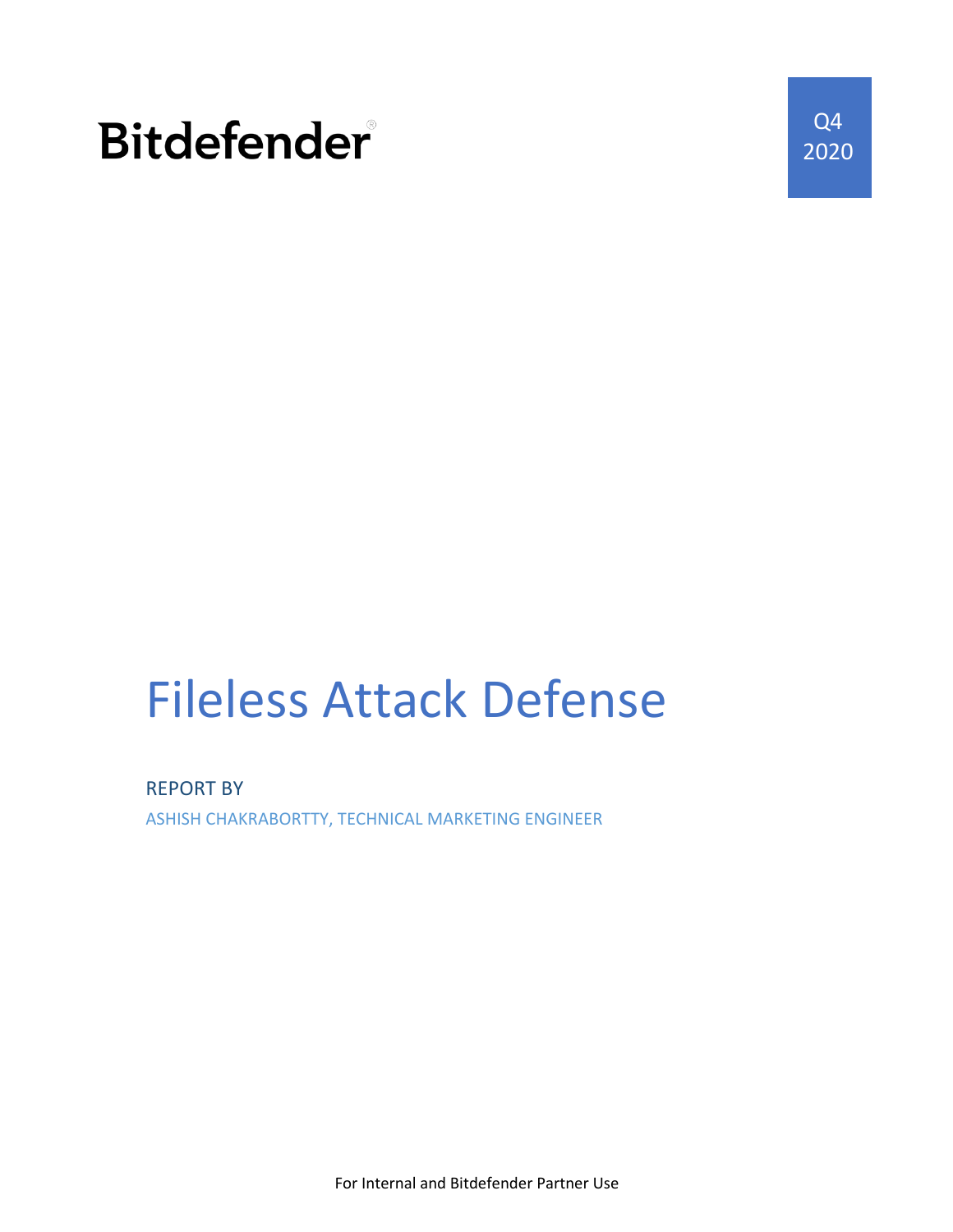## Table of Contents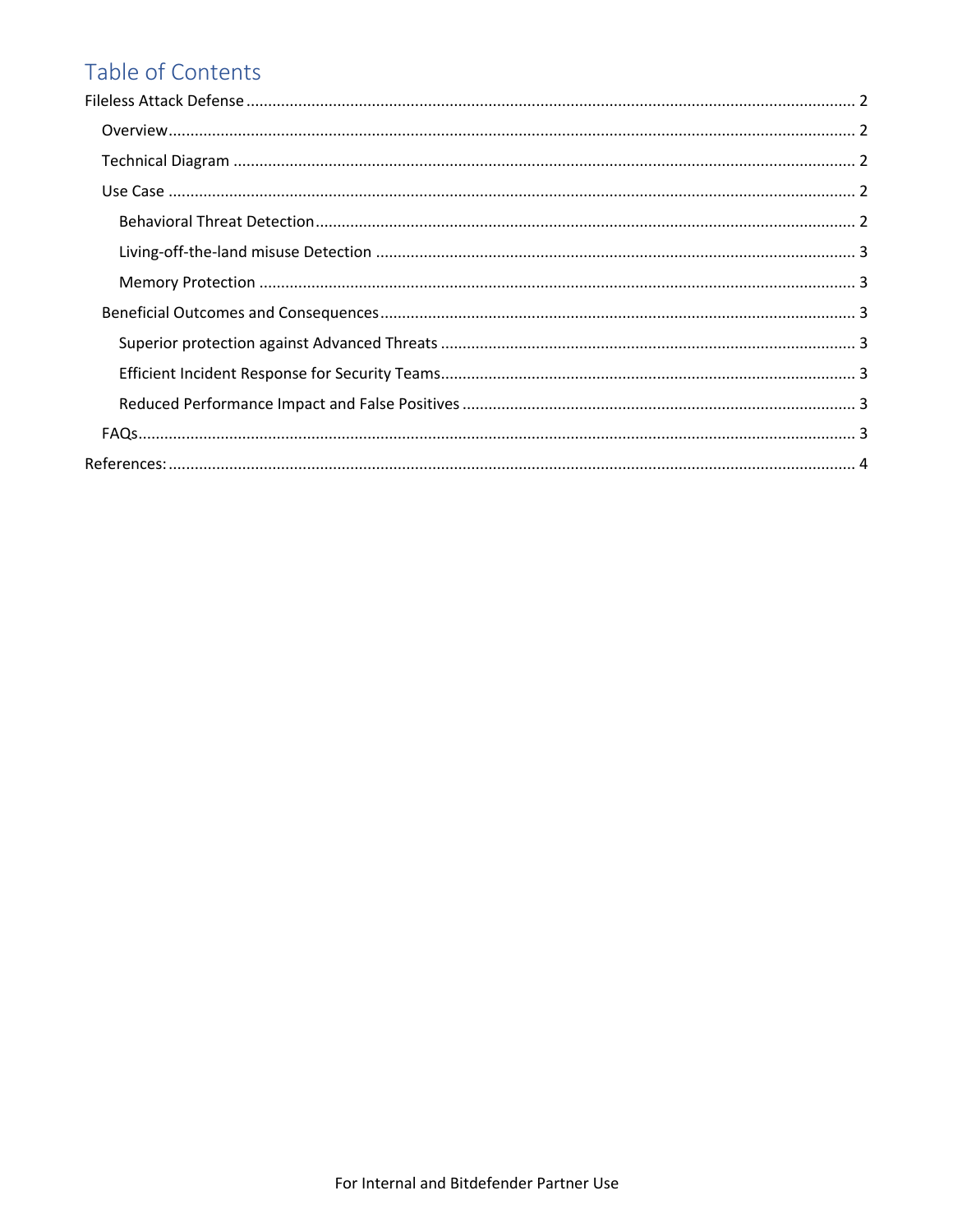### Fileless Attack Defense

#### Overview

Fileless malware attacks, unlike the traditional file-based ones, do not download malicious files or write content to disk [2]. Fileless attacks involve leveraging and re-purposing "living-off-the-land" legitimate admin tools like PowerShell and Windows Management Instrumentation (WMI) to run scripts and load malicious code directly into the memory [3].

Bitdefender's patented machine learning offers an approach that combines security capabilities required to protect against both legacy and modern attacks [2]. HyperDetect, a tunable machine learning technology, extracts meanings and instructions from command line and scripts. Process Inspector operates on a zero-trust basis, monitoring running processes and system events. Behavior analytics coupled with event correlation allows effective remediation action including terminating the process and rolling back changes.

#### Technical Diagram

As illustrated below, a phishing email containing a malicious link takes the user to an exploit-hosting site. The browser exploit triggers PowerShell running command line (script), then PowerShell follows the instructions to download additional script (typically a larger command line) from a remote site. The larger command line contains fileless malware that is assembled and run directly in memory.



Fig 2. Fileless attack scenario with Bitdefender

#### Use Case

#### Behavioral Threat Detection

HyperDetect within GravityZone suite can detect and block fileless attacks at pre-execution. It uses highly tuned machine learning models for spotting new and unknown malware with high accuracy. In a recent APT campaign, a sophisticated attack showed signs of industrial espionage and information exfiltration [4]. Bitdefender's advanced machine learning was able to successfully detect and block malware during multiple steps in the attack kill-chain by analyzing the behavior at a code level.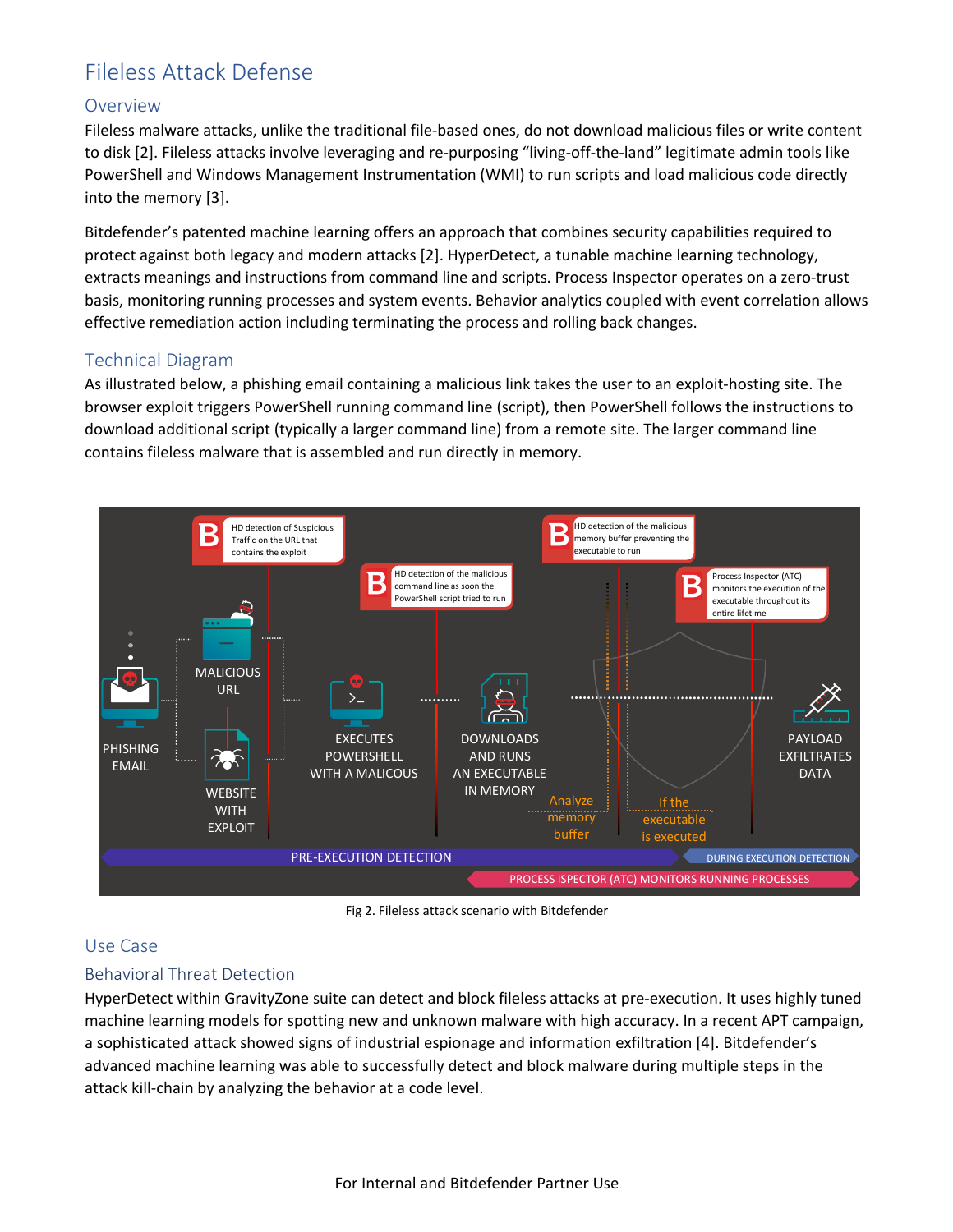#### Living-off-the-land misuse Detection

Anti-malware technologies like HyperDetect and Process Inspector detect suspicious/malicious process behavior, correlate techniques and provide effective protection to customers at pre-execution. Kingminer, a crypto-jacking malware, used custom payloads disguised as Control Panel Items (.cpI ) [5]. Malicious payloads were delivered via a more advanced, fileless execution through PowerShell and Mshta, focusing more on defense evasion. Bitdefender behavioral technologies detected suspicious execution trees launched by the internal tools and blocked them.

#### Memory Protection

More than 30 machine learning driven security technologies analyze command lines, scrutinize internet connections, monitor process behavior and protect memory space of running process [2]. It intercepts, detects hostile intent and blocks fileless malware at pre-execution including terminating PowerShell running command line, blocking malicious traffic, analyzing memory buffer prior to code injection and blocking code injection process.

#### Beneficial Outcomes and Consequences

#### Superior protection against Advanced Threats

Bitdefender performed exceptionally well in third-party independent testing in a simulated real-life threat scenario [1]. In our customer success, Bitdefender replaced Sophos as it had failed to provide any protection from sophisticated attacks like WannaCry [6]. On an international level, Bitdefender's machine learning detected exploits (Cobalt Strike beacons) delivered using spear-phishing campaigns and immediately blocked local PowerShell, Event Viewer and MMC processes from causing damage [7].

#### Efficient Incident Response for Security Teams

Security teams shoulder the largest cybersecurity burden triaging alerts and incident responses. In MITRE ATT&CK® evaluation tests, Bitdefender shined at actionable detections & alerts across every steps of the entire attack chain [8]. Bitdefender is a perfect solution for resource and skill constrained midsized organizations that are eager to extend their EDR capabilities but are concerned about the complexity of these solutions.

#### Reduced Performance Impact and False Positives

Bitdefender customers appreciate the low resource utilization when it comes to performance and speed of detection. Bitdefender uses far less memory and provides adaptive, layered endpoint security solution to continuously monitor runtime behavior and help predict, prevent and evade zero-day threats and other cyberattacks [9]. Bitdefender solution is intuitive and self-conjuring which produces low numbers of False Positives than competition [1].

#### FAQs

#### **How does Bitdefender resolve detection issues with non-traditional malware?**

Bitdefender with its patented technologies and zero-trust model, inspect processes and payloads at a behavior level. HyperDetect is designed to detect non-traditional targeted attacks, suspicious files and network traffic, ransomware, grayware and exploits in the pre-execution stage.

#### **How does HyperDetect address issues with False Positives generated by behavioral technologies?**

Bitdefender's HyperDetect is a tunable machine learning model which provides ability to configure detection classifiers. It can detect and report at a certain level and block (enforce) at a different level.

#### **Does Process Inspector act on malicious activity early in the attack kill chain?**

Process Inspector is a behavior anomaly detection technology that provides post-infection protection against never-before-seen threats in on-execution stage. Behavioral anomaly tracking means active applications and processes are continuously monitored and malicious activity is immediately blocked.